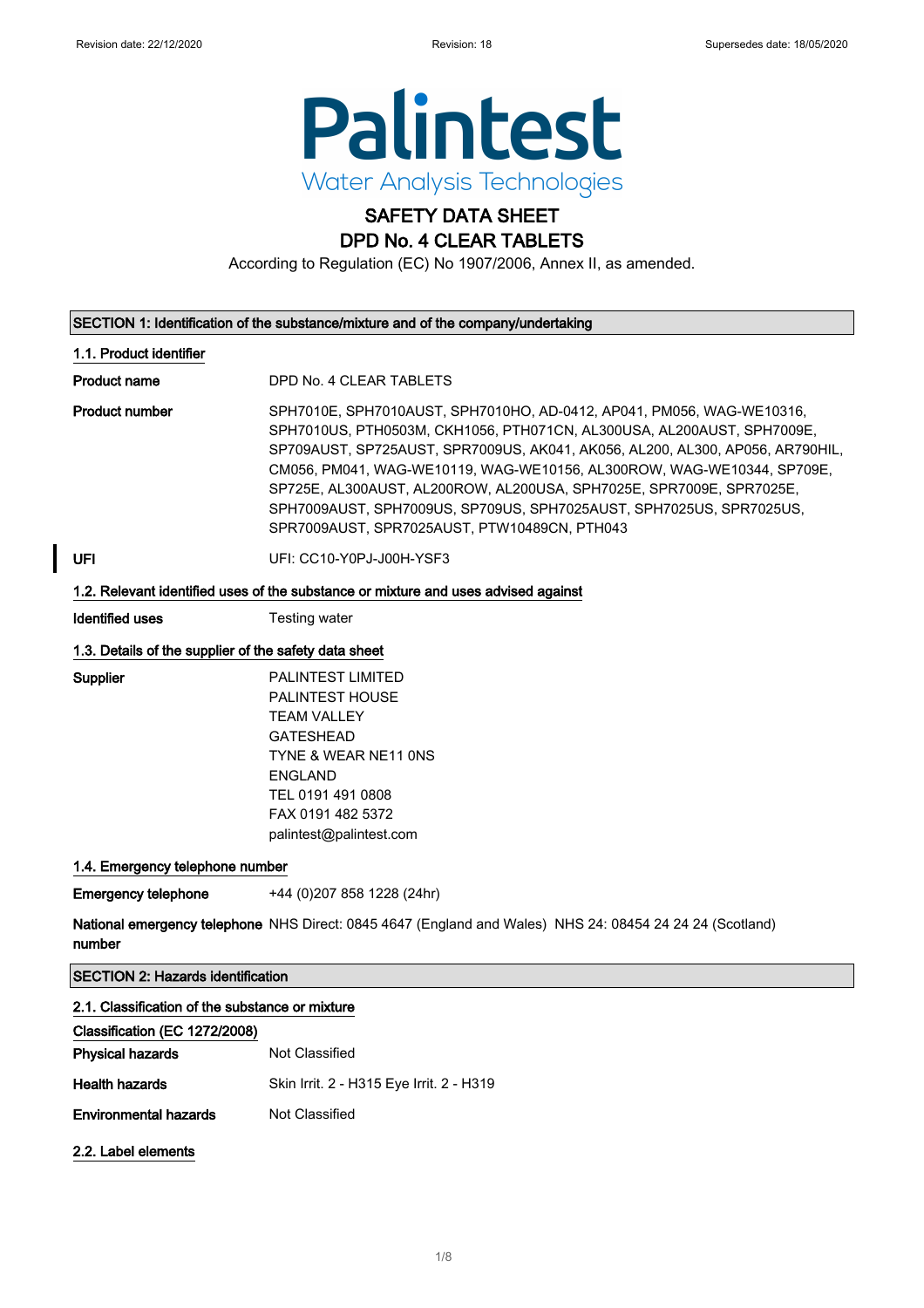#### Hazard pictograms



| Signal word                               | Warning                                                                                                                                                                                                                                                                                                                                                                                                                                                                                              |
|-------------------------------------------|------------------------------------------------------------------------------------------------------------------------------------------------------------------------------------------------------------------------------------------------------------------------------------------------------------------------------------------------------------------------------------------------------------------------------------------------------------------------------------------------------|
| <b>Hazard statements</b>                  | H315 Causes skin irritation.<br>H319 Causes serious eye irritation.                                                                                                                                                                                                                                                                                                                                                                                                                                  |
| <b>Precautionary statements</b>           | P264 Wash contaminated skin thoroughly after handling.<br>P280 Wear protective gloves/ protective clothing/ eye protection/ face protection.<br>P302+P352 IF ON SKIN: Wash with plenty of water.<br>P305+P351+P338 IF IN EYES: Rinse cautiously with water for several minutes. Remove<br>contact lenses, if present and easy to do. Continue rinsing.<br>P332+P313 If skin irritation occurs: Get medical advice/attention.<br>P337+P313 If eye irritation persists: Get medical advice/ attention. |
| Supplementary precautionary<br>statements | P101 If medical advice is needed, have product container or label at hand.<br>P102 Keep out of reach of children.<br>P103 Read label before use.<br>P321 Specific treatment (see medical advice on this label).<br>P362+P364 Take off contaminated clothing and wash it before reuse.                                                                                                                                                                                                                |

### 2.3. Other hazards

This product does not contain any substances classified as PBT or vPvB.

### SECTION 3: Composition/information on ingredients

| 3.2. Mixtures                                                                                                      |                      |                                                               |  |
|--------------------------------------------------------------------------------------------------------------------|----------------------|---------------------------------------------------------------|--|
| <b>DI-SODIUM HYDROGEN PHOSPHATE</b>                                                                                |                      | 20-30%                                                        |  |
| CAS number: 10028-24-7                                                                                             | EC number: 231-448-7 | REACH registration number: N/A                                |  |
| Classification<br>Eye Irrit. 2 - H319                                                                              |                      |                                                               |  |
| POTASSIUM IODIDE                                                                                                   |                      | 10-20%                                                        |  |
| CAS number: 7681-11-0                                                                                              | EC number: 231-659-4 |                                                               |  |
| Classification<br>Acute Tox. 4 - H302<br><b>Acute Tox. 4 - H312</b><br>Skin Irrit. 2 - H315<br>Eye Irrit. 2 - H319 |                      |                                                               |  |
| <b>ADIPIC ACID</b><br>CAS number: 124-04-9                                                                         | EC number: 204-673-3 | 5-10%<br>REACH registration number: 01-<br>2119457561-38-XXXX |  |
| Classification<br>Eye Irrit. 2 - H319                                                                              |                      |                                                               |  |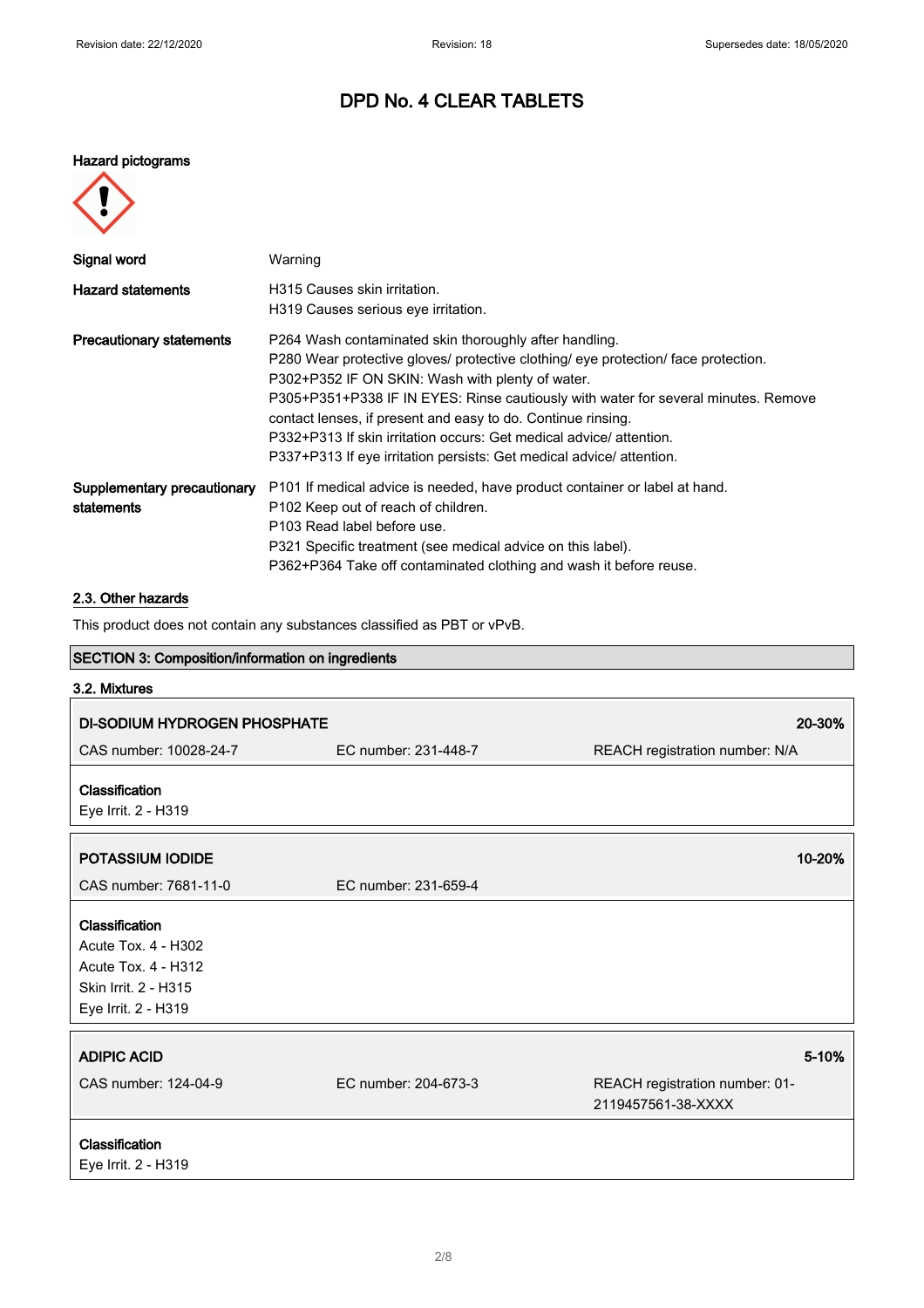| 5-10%<br>ETHYLENEDIAMINETETRAACETIC ACID DI SODIUM<br><b>SALT DIHYDRATE</b>                                                                                                               |                                                                                                                                                                                                                                                                                |                                                                                         |
|-------------------------------------------------------------------------------------------------------------------------------------------------------------------------------------------|--------------------------------------------------------------------------------------------------------------------------------------------------------------------------------------------------------------------------------------------------------------------------------|-----------------------------------------------------------------------------------------|
| CAS number: 6381-92-6                                                                                                                                                                     | EC number: 613-386-6                                                                                                                                                                                                                                                           | REACH registration number: 01-<br>2119486775-20-XXXX                                    |
| Classification<br>Acute Tox. 4 - H302<br>Acute Tox. 4 - H312<br>Acute Tox. 4 - H332<br>Skin Irrit. 2 - H315<br>Eye Irrit. 2 - H319<br><b>STOT SE 3 - H335</b><br>Aquatic Chronic 3 - H412 |                                                                                                                                                                                                                                                                                |                                                                                         |
| <b>BORIC ACID</b>                                                                                                                                                                         |                                                                                                                                                                                                                                                                                | < 5.5%                                                                                  |
| CAS number: 10043-35-3                                                                                                                                                                    | FC number: 233-139-2                                                                                                                                                                                                                                                           | REACH registration number: 01-<br>2119486683-25-XXXX                                    |
|                                                                                                                                                                                           | Substance of very high concern (SVHC). This product is/contains a substance that is included in REGULATION (EC) No<br>1907/2006 (REACH) ANNEX XVII - RESTRICTIONS ON THE MANUFACTURE, PLACING ON THE MARKET AND USE<br>OF CERTAIN DANGEROUS SUBSTANCES, MIXTURES AND ARTICLES. |                                                                                         |
| Classification<br>Repr. 1B - H360FD                                                                                                                                                       |                                                                                                                                                                                                                                                                                |                                                                                         |
| N, N-DIETHYL-P-PHENYLENE DIAMINE SULFATE                                                                                                                                                  |                                                                                                                                                                                                                                                                                | 1%                                                                                      |
| CAS number: 6283-63-2                                                                                                                                                                     | EC number: 228-500-6                                                                                                                                                                                                                                                           | REACH registration number: N/A                                                          |
| Classification<br>Acute Tox. 4 - H302                                                                                                                                                     |                                                                                                                                                                                                                                                                                |                                                                                         |
|                                                                                                                                                                                           | The Full Text for all R-Phrases and Hazard Statements are Displayed in Section 16.                                                                                                                                                                                             |                                                                                         |
| <b>Composition comments</b>                                                                                                                                                               | This product contains a substance that is a SVHC.                                                                                                                                                                                                                              |                                                                                         |
| <b>SECTION 4: First aid measures</b>                                                                                                                                                      |                                                                                                                                                                                                                                                                                |                                                                                         |
| 4.1. Description of first aid measures                                                                                                                                                    |                                                                                                                                                                                                                                                                                |                                                                                         |
| <b>General information</b>                                                                                                                                                                | Treat symptomatically.                                                                                                                                                                                                                                                         |                                                                                         |
| Inhalation                                                                                                                                                                                | Remove affected person from source of contamination. Move affected person to fresh air at<br>once. Get medical attention.                                                                                                                                                      |                                                                                         |
| Ingestion                                                                                                                                                                                 | Rinse mouth thoroughly with water. Get medical attention if any discomfort continues.                                                                                                                                                                                          |                                                                                         |
| <b>Skin contact</b>                                                                                                                                                                       | skin thoroughly with soap and water. Get medical attention if irritation persists after washing.                                                                                                                                                                               | Remove affected person from source of contamination. Remove contaminated clothing. Wash |
| Eye contact                                                                                                                                                                               | Remove any contact lenses and open eyelids wide apart. Continue to rinse for at least 15<br>minutes. Get medical attention if irritation persists after washing.                                                                                                               |                                                                                         |
|                                                                                                                                                                                           | 4.2. Most important symptoms and effects, both acute and delayed                                                                                                                                                                                                               |                                                                                         |
| <b>General information</b>                                                                                                                                                                | The severity of the symptoms described will vary dependent on the concentration and the<br>length of exposure.                                                                                                                                                                 |                                                                                         |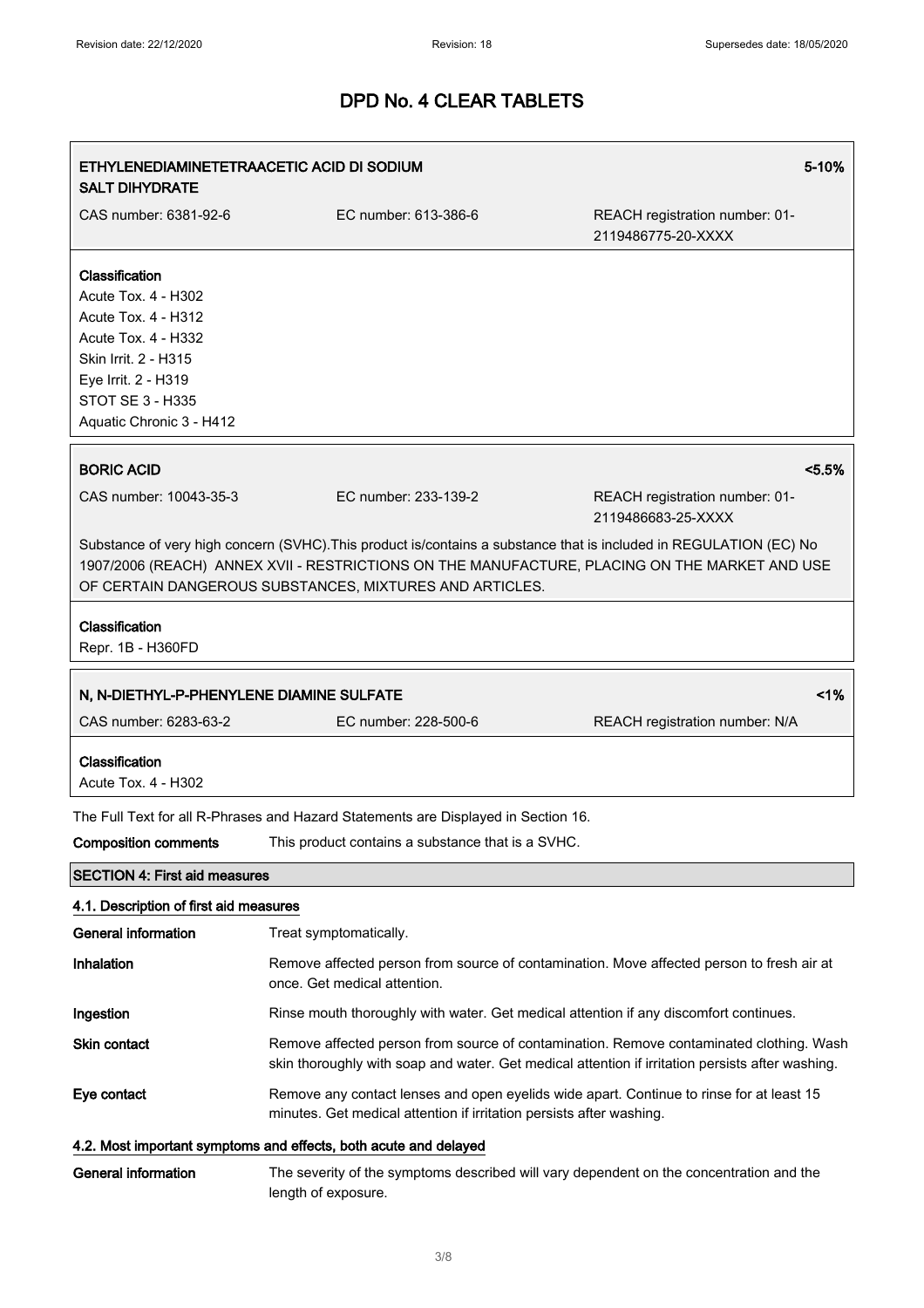| Inhalation                                                        | Irritation of nose, throat and airway.                                                                                                                                                                                                                                                                                                                                                                                       |
|-------------------------------------------------------------------|------------------------------------------------------------------------------------------------------------------------------------------------------------------------------------------------------------------------------------------------------------------------------------------------------------------------------------------------------------------------------------------------------------------------------|
| Ingestion                                                         | May cause discomfort if swallowed.                                                                                                                                                                                                                                                                                                                                                                                           |
| <b>Skin contact</b>                                               | Skin irritation.                                                                                                                                                                                                                                                                                                                                                                                                             |
| Eye contact                                                       | May cause severe eye irritation.                                                                                                                                                                                                                                                                                                                                                                                             |
|                                                                   | 4.3. Indication of any immediate medical attention and special treatment needed                                                                                                                                                                                                                                                                                                                                              |
| Notes for the doctor                                              | Treat symptomatically.                                                                                                                                                                                                                                                                                                                                                                                                       |
| <b>SECTION 5: Firefighting measures</b>                           |                                                                                                                                                                                                                                                                                                                                                                                                                              |
| 5.1. Extinguishing media                                          |                                                                                                                                                                                                                                                                                                                                                                                                                              |
| Suitable extinguishing media                                      | Use fire-extinguishing media suitable for the surrounding fire.                                                                                                                                                                                                                                                                                                                                                              |
| 5.2. Special hazards arising from the substance or mixture        |                                                                                                                                                                                                                                                                                                                                                                                                                              |
| <b>Hazardous combustion</b><br>products                           | No known hazardous decomposition products.                                                                                                                                                                                                                                                                                                                                                                                   |
| 5.3. Advice for firefighters                                      |                                                                                                                                                                                                                                                                                                                                                                                                                              |
| Protective actions during<br>firefighting                         | No specific firefighting precautions known.                                                                                                                                                                                                                                                                                                                                                                                  |
| <b>SECTION 6: Accidental release measures</b>                     |                                                                                                                                                                                                                                                                                                                                                                                                                              |
|                                                                   | 6.1. Personal precautions, protective equipment and emergency procedures                                                                                                                                                                                                                                                                                                                                                     |
| <b>Personal precautions</b>                                       | Wear protective clothing as described in Section 8 of this safety data sheet.                                                                                                                                                                                                                                                                                                                                                |
| 6.2. Environmental precautions                                    |                                                                                                                                                                                                                                                                                                                                                                                                                              |
| <b>Environmental precautions</b>                                  | Not considered to be a significant hazard due to the small quantities used. However, large or<br>frequent spills may have hazardous effects on the environment.                                                                                                                                                                                                                                                              |
| 6.3. Methods and material for containment and cleaning up         |                                                                                                                                                                                                                                                                                                                                                                                                                              |
| Methods for cleaning up                                           | Avoid generation and spreading of dust. Collect and place in suitable waste disposal<br>containers and seal securely. Label the containers containing waste and contaminated<br>materials and remove from the area as soon as possible. Flush contaminated area with plenty<br>of water. Wear suitable protective equipment, including gloves, goggles/face shield, respirator,<br>boots, clothing or apron, as appropriate. |
| 6.4. Reference to other sections                                  |                                                                                                                                                                                                                                                                                                                                                                                                                              |
| Reference to other sections                                       | Wear protective clothing as described in Section 8 of this safety data sheet.                                                                                                                                                                                                                                                                                                                                                |
| <b>SECTION 7: Handling and storage</b>                            |                                                                                                                                                                                                                                                                                                                                                                                                                              |
| 7.1. Precautions for safe handling                                |                                                                                                                                                                                                                                                                                                                                                                                                                              |
| <b>Usage precautions</b>                                          | Good personal hygiene procedures should be implemented. Avoid inhalation of dust and<br>contact with skin and eyes.                                                                                                                                                                                                                                                                                                          |
| 7.2. Conditions for safe storage, including any incompatibilities |                                                                                                                                                                                                                                                                                                                                                                                                                              |
| <b>Storage precautions</b>                                        | Store in tightly-closed, original container in a dry, cool and well-ventilated place. Keep<br>separate from food, feedstuffs, fertilisers and other sensitive material.                                                                                                                                                                                                                                                      |
| 7.3. Specific end use(s)                                          |                                                                                                                                                                                                                                                                                                                                                                                                                              |
| Specific end use(s)                                               | The identified uses for this product are detailed in Section 1.2.                                                                                                                                                                                                                                                                                                                                                            |
| <b>SECTION 8: Exposure controls/Personal protection</b>           |                                                                                                                                                                                                                                                                                                                                                                                                                              |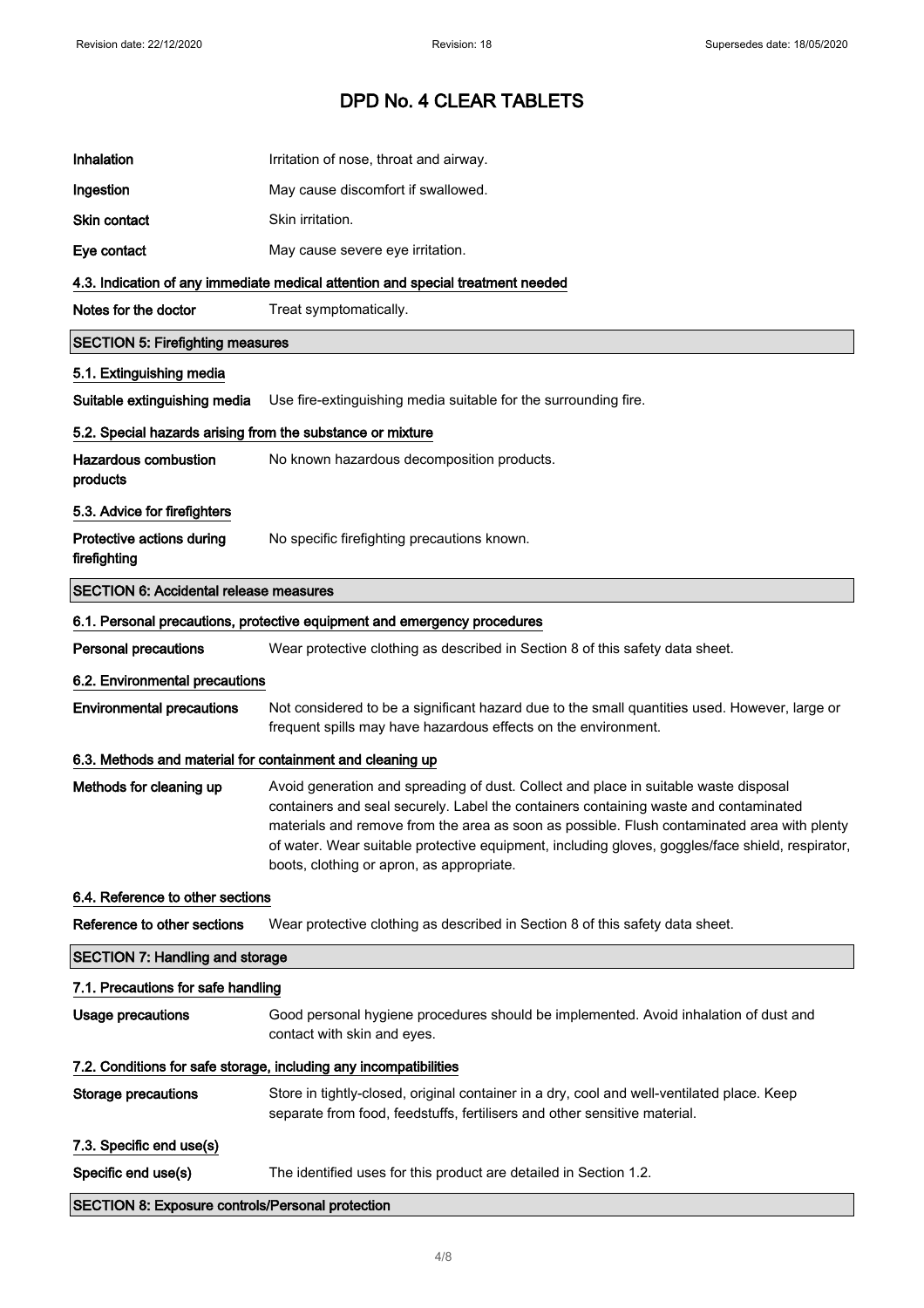### 8.1. Control parameters

Ingredient comments No exposure limits known for ingredient(s).

### 8.2. Exposure controls



| Appropriate engineering<br>controls | Provide adequate ventilation. Avoid inhalation of dust. Observe any occupational exposure<br>limits for the product or ingredients.                                                                        |
|-------------------------------------|------------------------------------------------------------------------------------------------------------------------------------------------------------------------------------------------------------|
| Eye/face protection                 | Eyewear complying with an approved standard should be worn if a risk assessment indicates<br>eye contact is possible. The following protection should be worn: Dust-resistant, chemical<br>splash goggles. |
| Hand protection                     | Wear protective gloves. It is recommended that gloves are made of the following material:<br>Nitrile rubber.                                                                                               |
| Other skin and body<br>protection   | Wear appropriate clothing to prevent any possibility of skin contact.                                                                                                                                      |
| Hygiene measures                    | No specific hygiene procedures recommended but good personal hygiene practices should<br>always be observed when working with chemical products.                                                           |
| <b>Respiratory protection</b>       | If ventilation is inadequate, suitable respiratory protection must be worn.                                                                                                                                |

### SECTION 9: Physical and chemical properties

 $\overline{\phantom{a}}$ 

| 9.1. Information on basic physical and chemical properties |                                                                                   |  |
|------------------------------------------------------------|-----------------------------------------------------------------------------------|--|
| Appearance                                                 | Solid                                                                             |  |
| Colour                                                     | White.                                                                            |  |
| Odour                                                      | No characteristic odour.                                                          |  |
| Solubility(ies)                                            | Soluble in water.                                                                 |  |
| 9.2. Other information                                     |                                                                                   |  |
| Other information                                          | No data available.                                                                |  |
| <b>SECTION 10: Stability and reactivity</b>                |                                                                                   |  |
| 10.1. Reactivity                                           |                                                                                   |  |
| Reactivity                                                 | There are no known reactivity hazards associated with this product.               |  |
| 10.2. Chemical stability                                   |                                                                                   |  |
| <b>Stability</b>                                           | Stable under the prescribed storage conditions.                                   |  |
| 10.3. Possibility of hazardous reactions                   |                                                                                   |  |
| Possibility of hazardous<br>reactions                      | No data available.                                                                |  |
| 10.4. Conditions to avoid                                  |                                                                                   |  |
| <b>Conditions to avoid</b>                                 | There are no known conditions that are likely to result in a hazardous situation. |  |
| 10.5. Incompatible materials                               |                                                                                   |  |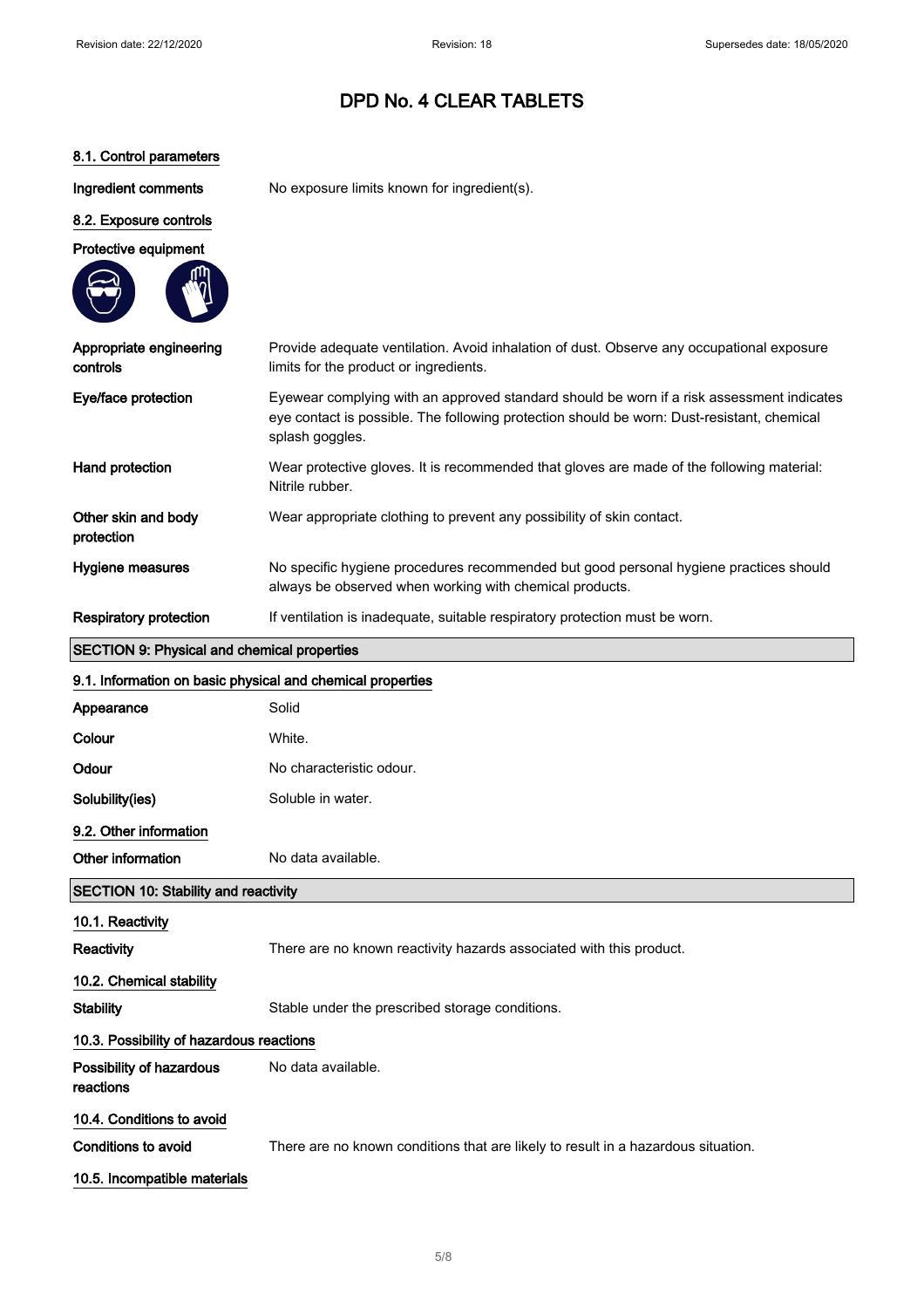| Materials to avoid                               | No specific material or group of materials is likely to react with the product to produce a<br>hazardous situation.                                             |  |
|--------------------------------------------------|-----------------------------------------------------------------------------------------------------------------------------------------------------------------|--|
| 10.6. Hazardous decomposition products           |                                                                                                                                                                 |  |
| Hazardous decomposition<br>products              | No known hazardous decomposition products.                                                                                                                      |  |
| <b>SECTION 11: Toxicological information</b>     |                                                                                                                                                                 |  |
| 11.1. Information on toxicological effects       |                                                                                                                                                                 |  |
| Other health effects                             | Causes skin irritation. May cause severe eye irritation.                                                                                                        |  |
| Acute toxicity - oral                            |                                                                                                                                                                 |  |
| Summary                                          | May damage fertility if swallowed. May damage the unborn child if swallowed. May be harmful<br>if swallowed.                                                    |  |
| ATE oral (mg/kg)                                 | 2,815.31531532                                                                                                                                                  |  |
| Acute toxicity - dermal                          |                                                                                                                                                                 |  |
| Summary                                          | Harmful in contact with skin. Causes skin irritation.                                                                                                           |  |
| ATE dermal (mg/kg)                               | 4,068.04733728                                                                                                                                                  |  |
| Acute toxicity - inhalation                      |                                                                                                                                                                 |  |
| Summary                                          | Harmful if inhaled. May cause respiratory irritation.                                                                                                           |  |
| <b>ATE inhalation (dusts/mists)</b><br>mg/l)     | 17.68867925                                                                                                                                                     |  |
| Skin corrosion/irritation                        |                                                                                                                                                                 |  |
| Summary                                          | Causes skin irritation.                                                                                                                                         |  |
| Serious eye damage/irritation                    |                                                                                                                                                                 |  |
| Summary                                          | Causes serious eye irritation.                                                                                                                                  |  |
| Carcinogenicity                                  |                                                                                                                                                                 |  |
| <b>IARC carcinogenicity</b>                      | No component of this product present at levels greater than or equal to 0.1% is identified as<br>probable, possible or confirmed human carcinogen by IARC.      |  |
| <b>SECTION 12: Ecological information</b>        |                                                                                                                                                                 |  |
| Ecotoxicity                                      | Not considered to be a significant hazard due to the small quantities used. However, large or<br>frequent spills may have hazardous effects on the environment. |  |
| 12.1. Toxicity                                   |                                                                                                                                                                 |  |
| <b>Toxicity</b>                                  | No data available.                                                                                                                                              |  |
| 12.2. Persistence and degradability              |                                                                                                                                                                 |  |
| Persistence and degradability No data available. |                                                                                                                                                                 |  |
| 12.3. Bioaccumulative potential                  |                                                                                                                                                                 |  |
| <b>Bioaccumulative potential</b>                 | No data available on bioaccumulation.                                                                                                                           |  |
| 12.4. Mobility in soil                           |                                                                                                                                                                 |  |
| <b>Mobility</b>                                  | The product is soluble in water.                                                                                                                                |  |
| 12.5. Results of PBT and vPvB assessment         |                                                                                                                                                                 |  |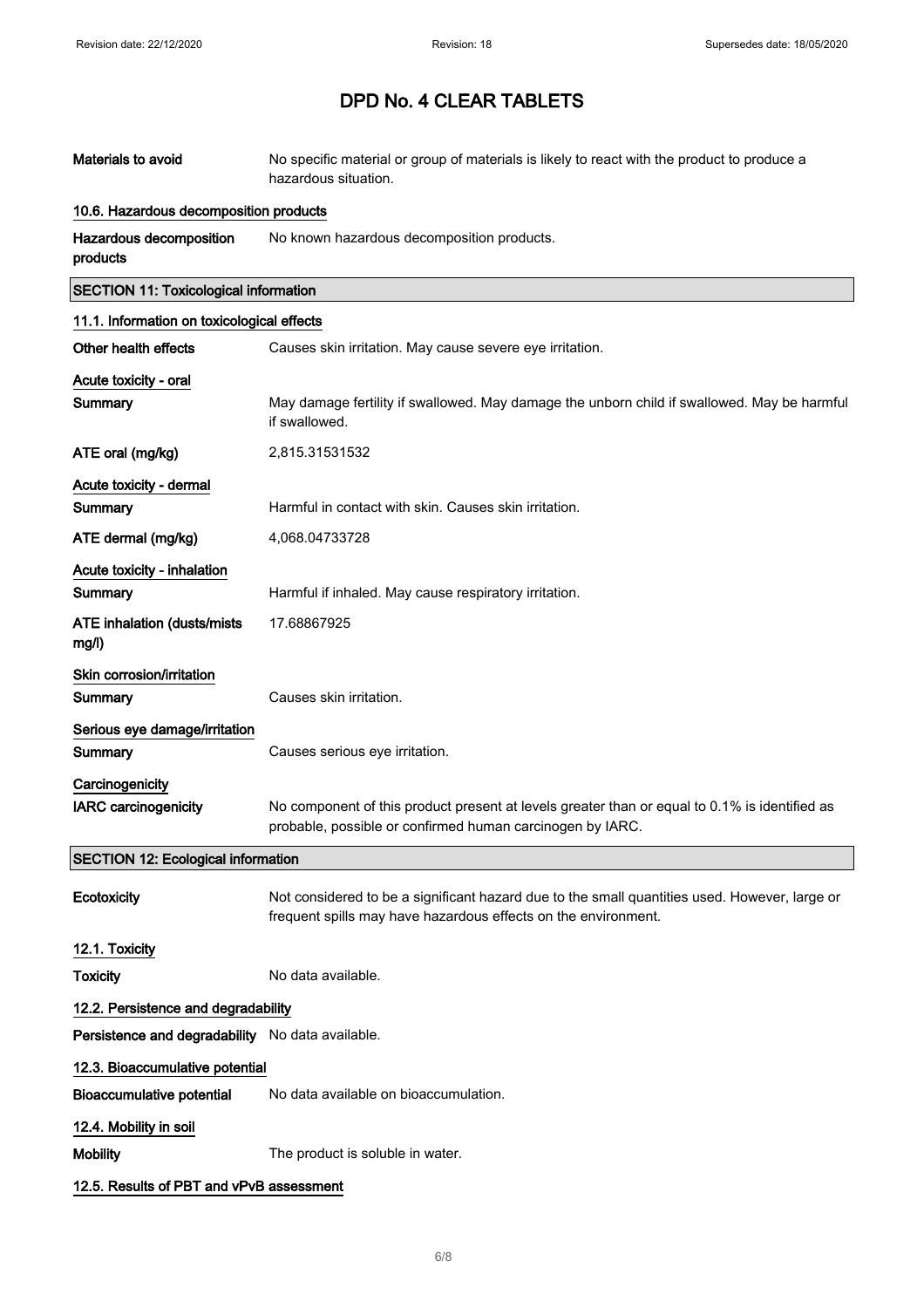Results of PBT and vPvB assessment This substance is not classified as PBT or vPvB according to current EU criteria.

#### 12.6. Other adverse effects

Other adverse effects None known.

| <b>SECTION 13: Disposal considerations</b> |  |
|--------------------------------------------|--|
|--------------------------------------------|--|

#### 13.1. Waste treatment methods

| Disposal methods | Dispose of waste to licensed waste disposal site in accordance with the requirements of the |
|------------------|---------------------------------------------------------------------------------------------|
|                  | local Waste Disposal Authority.                                                             |

#### SECTION 14: Transport information

General The product is not covered by international regulations on the transport of dangerous goods (IMDG, IATA, ADR/RID).

#### 14.1. UN number

Not applicable.

#### 14.2. UN proper shipping name

Not applicable.

### 14.3. Transport hazard class(es)

No transport warning sign required.

#### 14.4. Packing group

Not applicable.

#### 14.5. Environmental hazards

#### Environmentally hazardous substance/marine pollutant No.

#### 14.6. Special precautions for user

Not applicable.

### 14.7. Transport in bulk according to Annex II of MARPOL and the IBC Code

Transport in bulk according to Not applicable. Annex II of MARPOL 73/78 and the IBC Code

#### SECTION 15: Regulatory information

#### 15.1. Safety, health and environmental regulations/legislation specific for the substance or mixture

EU legislation **Regulation (EC) No 1272/2008** of the European Parliament and of the Council of 16 December 2008 on classification, labelling and packaging of substances and mixtures (as amended).

#### 15.2. Chemical safety assessment

No data available.

### SECTION 16: Other information

Revision comments NOTE: Lines within the margin indicate significant changes from the previous revision.

**Issued by Camera L. Morgan**